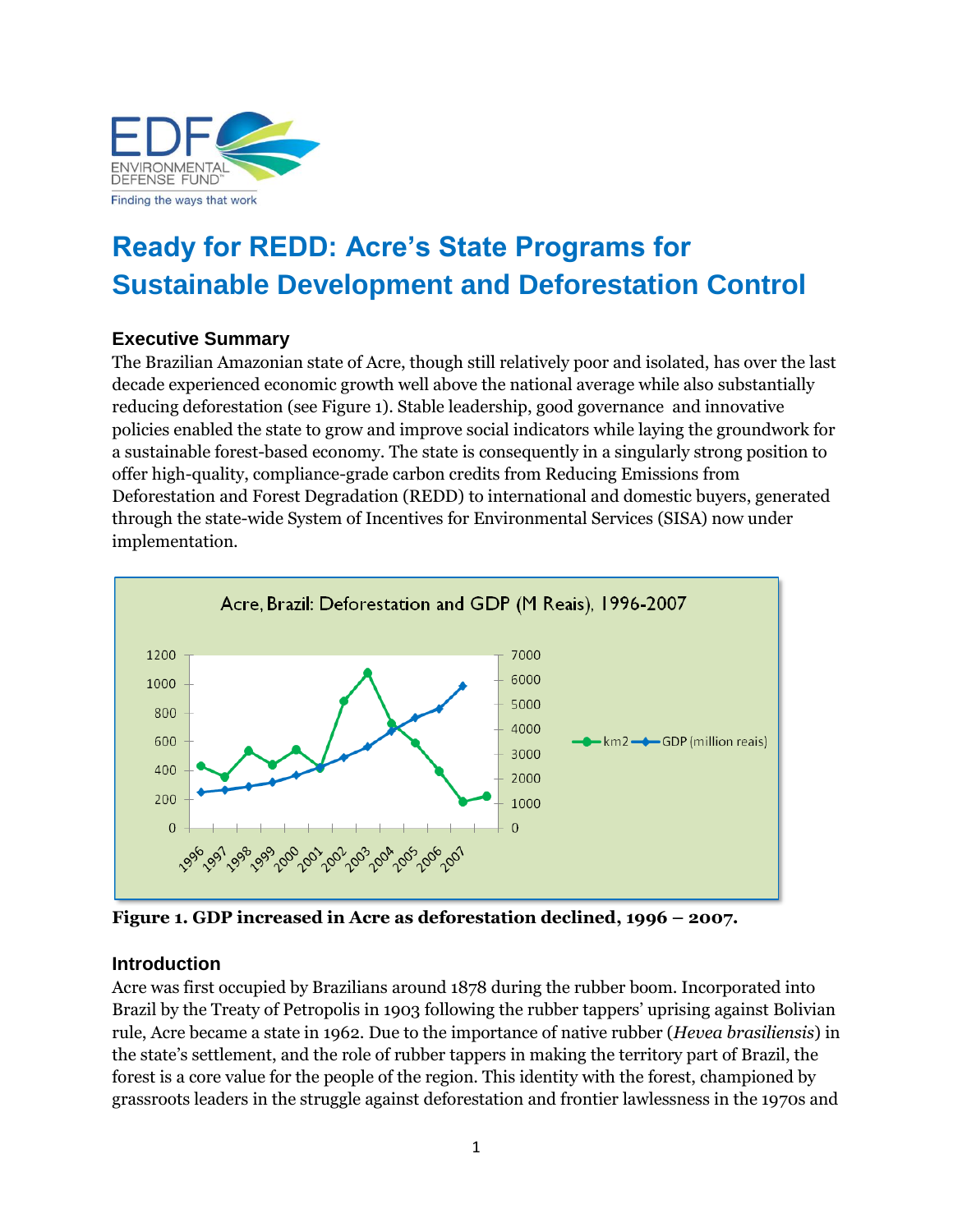1980s, was also adopted by the Workers' Party (*Partido dos Trabalhadores,* or PT) when it came to power in 1999 as "the government of the forest."

From 2003 – 2008, Acre's real GDP increased over 44% (over one and a half times more than the robust national average), while deforestation declined about 70%. Agriculture commodity prices did in some measure influence the deforestation trend, but a set of integrated government monitoring, law enforcement, land-use planning and sustainable development policies and programs – including a state-wide deforestation reduction target – was critical to fostering economic growth while decreasing deforestation. The state has invested in adding value to sustainable forest products, technology development and sustainable supply chains in order to stimulate growth and reduce poverty while conserving its wealth of forest resources. With adequate support, investment and the right policy signals, Acre can definitively break the historic link between economic growth and deforestation.

In 2006, Acre approved an Economic and Ecological Zoning plan which regulates economic activities in the 12% of the state already deforested and establishes parameters for sustainable forestry management and harvesting of non-timber forest products in forested regions. The state has also launched an ambitious Program for Valuing Environmental Assets, including best practices and certification for agriculture, cattle ranching, logging and family farming in already cleared or altered areas, and forest management in intact forests. In 2008, the state adopted a deforestation reduction target, calculated as Acre's contribution to Brazil's national target of an 80% reduction below average rates from 1996 – 2006 by 2020.

Good governance has been key to Acre's progress towards sustainable development. The Workers' Party (PT) in Acre, in office since 1998, has a strong commitment to forest protection and sustainability. Chico Mendes – the rubber tapper and union leader who was murdered by cattle ranchers in 1988 – and his colleagues founded the PT in Acre. They viewed officially supported frontier expansion through cattle ranching and agricultural colonization projects as a deeply flawed and environmentally destructive development strategy. Their governance strategy is based on improving infrastructure and services for the 70% of the state's population that lives in cities; combating organized crime and government corruption; and adding value locally to sustainable forest products and *florestania*, or forest citizenship, on the principle that poor and isolated forest communities have the right – and corresponding responsibility – to fully participate in the state's social, economic and political life.

#### **State of Acre economic and social indicators**

Acre has the third smallest economy of Brazil's 27 states, and 40% of the population lives below the poverty line. The largest sector of the state's economy is services, at 35% of GDP in 2008; followed by the public sector, at 33% of GDP; agriculture, ranching and forestry at 20%; and industry at 12%. An important indicator of the evolution of the state's economy is that the public sector's share of GDP, historically the largest, declined from 41% in 1998 to 33% in 2008, while agriculture, ranching and forestry increased from little over 10% to about 20% in the same period. GDP per capita tripled. The state sees reduction of the public sector's share of the economy and private sector growth as central to its development.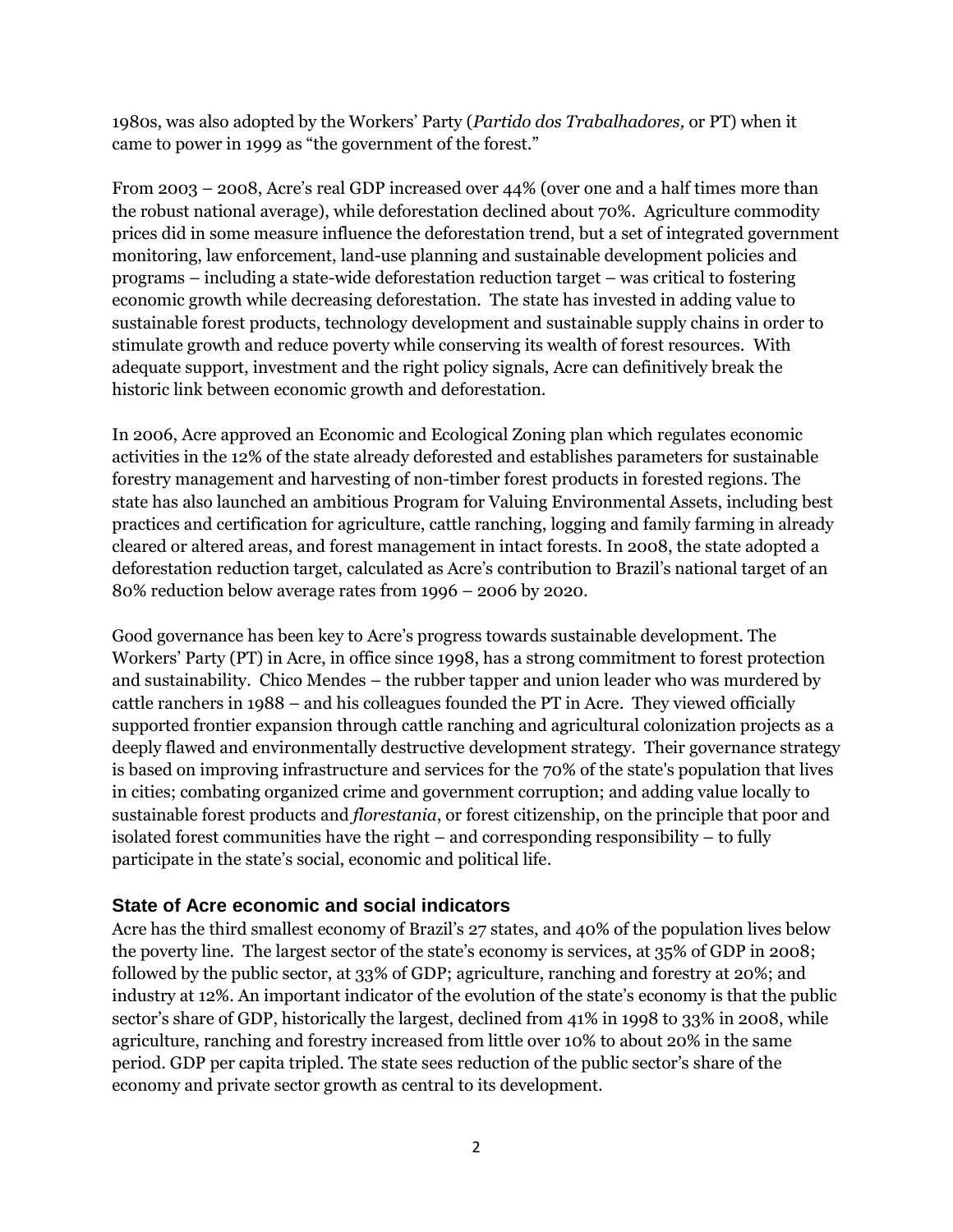Acre has seen significant returns on its investments in health and education. Between 2000 - 2009, infant mortality declined from 31 per thousand live births to about 20, in part because coverage under the state's family health program increased from about 27% to 62% of the population. Adult literacy (from  $15 - 65$  years) increased from 76% to 87%. Acre rose in national rankings in Portuguese and Math from 25<sup>th</sup> and 26<sup>th</sup> place among Brazil's 27 states in 1999 to 10<sup>th</sup> and 13<sup>th</sup>, respectively, in 2007. Urban infrastructure and the state road network have improved markedly. Rising social indicators and visible infrastructure upgrades underpin the consistent popularity of the Government of the Forest.



# **Deforestation control and land use planning**

While many countries are just beginning to prepare their policies and frameworks for possible participation in REDD mechanisms, Acre is "REDD-ready" because it has invested in creating a sustainable forest-based economy for over a decade.

In the past decade, Acre's approach has increasingly delivered results. Since 2003, Acre has seen a dramatic decrease in deforestation, while real GDP has grown well above the national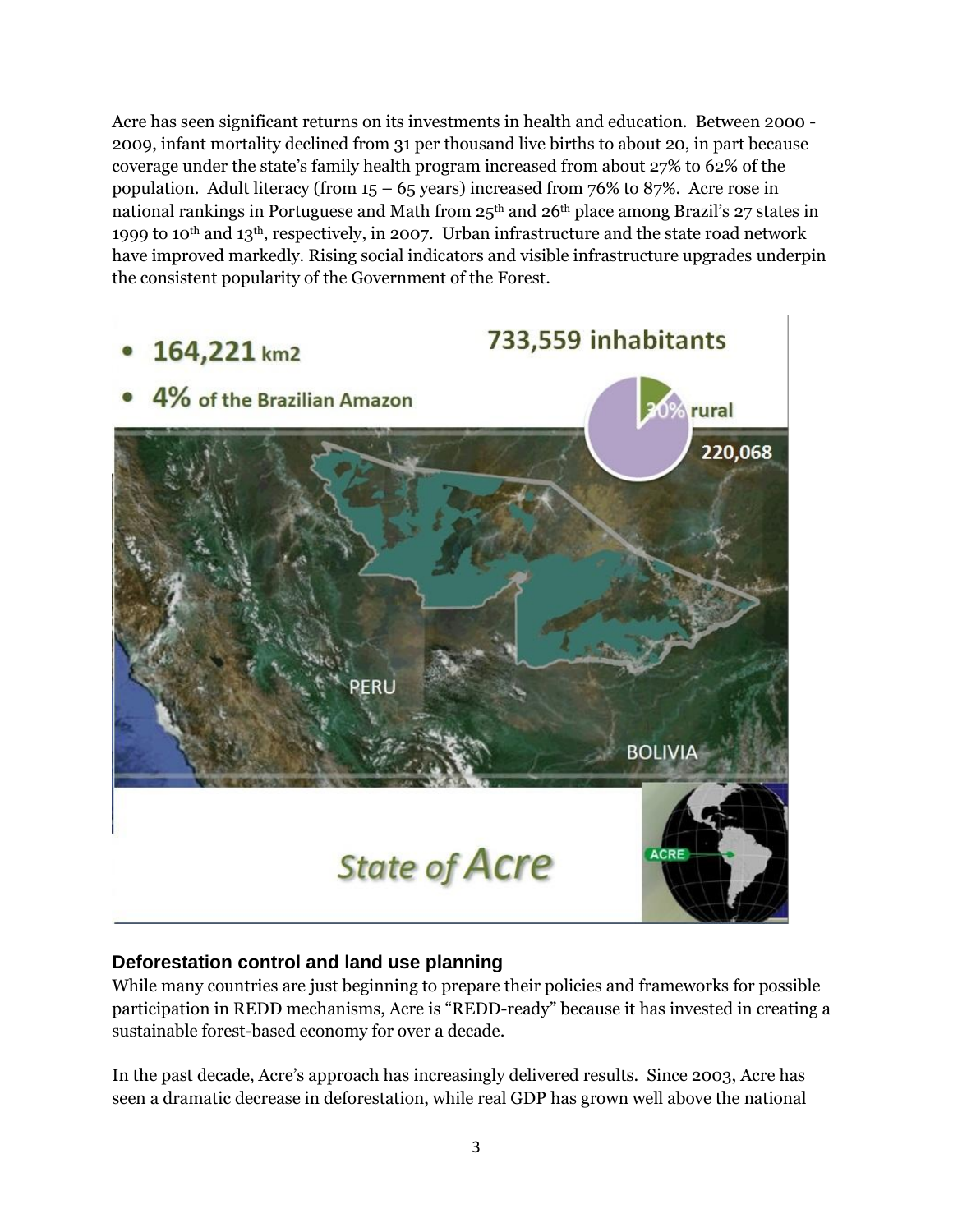average. Acre remains a poor and isolated state, but the trend is clear. From 2003 – 2007, GDP nearly doubled; GDP per capita grew by 40%; the value of agriculture increased by 40%; and the state's cattle herd grew by 15% — while deforestation decreased by 80% (see Figure 1).

About 88% of Acre's 164,220 km<sup>2</sup> land-area remains forested, and 44% of the state's land-area is in protected areas such as indigenous lands, parks and extractive reserves. Since ex-Governor Jorge Viana initiated the "government of the forest" in 1998, only about 3.7% of the state has been deforested, while over the same period 11.8% of neighboring Rondonia State was deforested, and 4.75% of the Amazon region overall.

# **Acre's sustainable development goals and policies**

PT leaders built broad political support for the concept of sustainable forest-based growth with forest as a development solution, rather than problem  $-$  by the end of the 20<sup>st</sup> century and set the stage for innovative policies and strategies for sustainable development, including investment in environmental assets and ecosystem services during the first decade of the 21st century.

REDD, and forest conservation, are thus conceived as part of a broader sustainable development strategy, integrating environmental, economic, and social concerns. Three central laws and policies anchor the state's sustainable development model. They are described in brief below, and in more detail in the appendix.

- 1. **The Economic and Ecological Zoning Plan (ZEE-AC)** mapped land-use and defined land-use priorities, first at a 1:1,000,000 scale in 2001, then at the 1:250,000 scale in 2007, through a broad-based process of consultation and grassroots participation. The ZEE is a federally ratified state law, and thus the legal basis for environmental law enforcement in the state. It regulates economic activities in the 12% of the state already deforested, and also establishes parameters for sustainable forestry management and extraction of non-timber forest products in forested regions and defining protected areas.
- 2. **The Policy for Valuing Forest Environmental Assets**, passed in 2008, includes a certification system for sustainable farming practices and incentives and payments for ecosystem services such as biodiversity and carbon. Today, 2,500 family farms are registered and receiving benefits from the program. Another 2,000 families' incomes are increased by processing their Brazil nuts at two local, cooperative processing plants.
- 3. **The System of Incentives for Environmental Services (SISA)**, passed in 2010, builds on the previous policy to establish a comprehensive system of incentives for enhancing and protecting a range of environmental services, regulatory institutions and a mixed, public/private program development company. Its initial focus is on forest carbon, while ultimately aiming to include water resources and hydrological services, aesthetic beauty, climate regulation, and biodiversity.

# **Conclusion: REDD and beyond**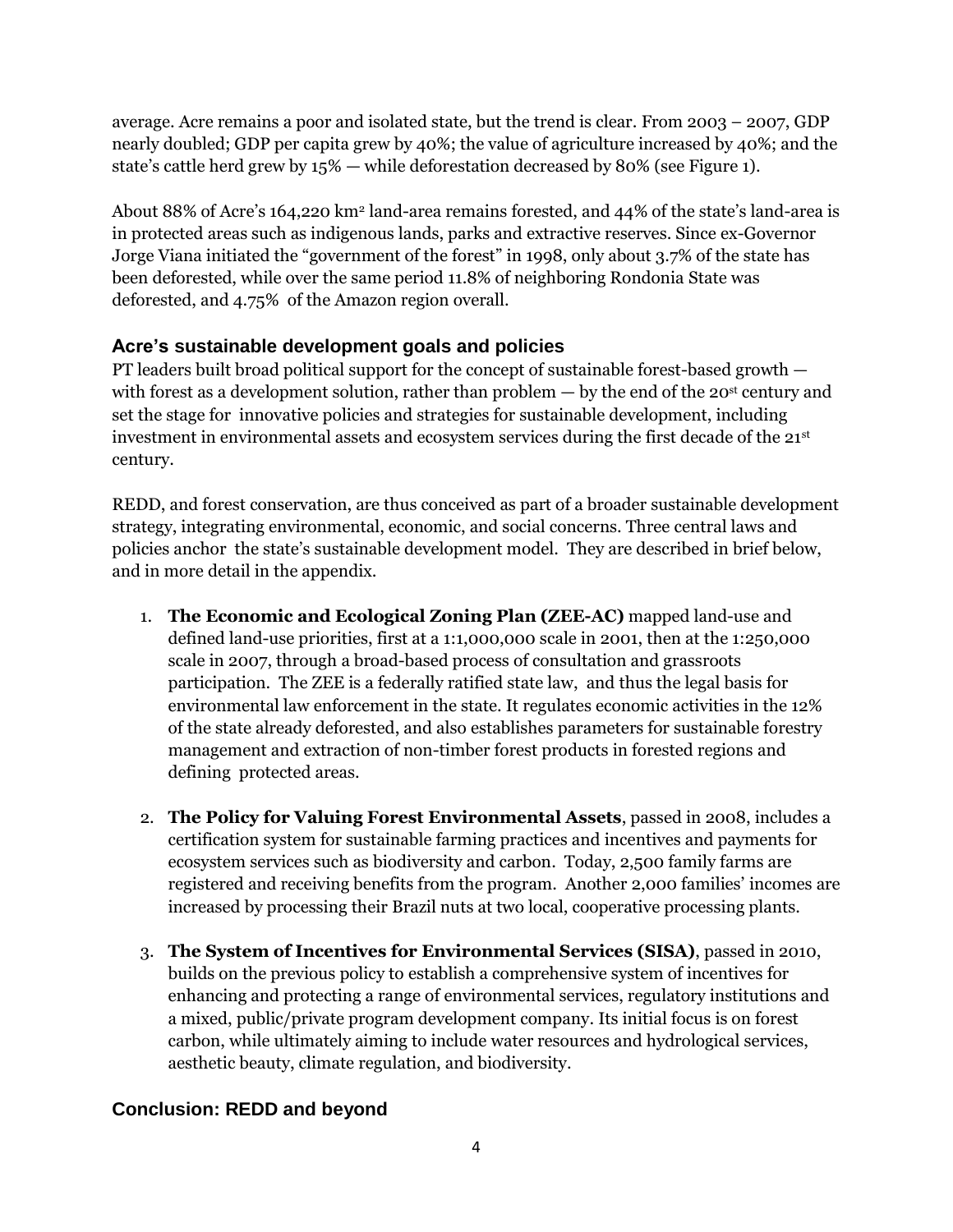Acre state views REDD and other mechanisms of payment for ecosystem services as part of a broader set of policy instruments supporting sustainable development. Acre began to address many issues related to REDD and payment for ecosystem service mechanisms long before REDD was proposed in the United Nations climate negotiations in 2005, and offers lessons to other states and countries for developing PES programs and mechanisms.

The state of Acre's current capabilities for monitoring and measuring emissions from deforestation, enforcing environmental laws, and implementing incentive programs for sustainable development put it well ahead of the curve in terms of REDD readiness. Acre has already achieved very substantial deforestation and emissions reductions through its Ecological and Economic Zoning Plan, the Policy for Valuing Environmental Assets, deforestation action plan and investment in accurate deforestation monitoring and measurement. It is consequently well positioned to supply high-quality, compliance-grade emissions reductions to international and domestic buyers, and carbon investment can, as part of the state's broader set of sustainable development initiatives, help ensure that it continues to build the low-carbon, high-social equity economy it seeks.

#### **Public-Private-Community Partnerships:** Laying the Groundwork for a Sustainable **Forest-Based Economy**

Public-Private-Community partnerships are among the most important ways that Acre puts its innovative policies into practice. Government invests in infrastructure to add value to sustainable products and negotiates where possible with the private sector to manage new enterprises, while local communities provide high-quality certified raw materials at premium prices. The Natex native rubber latex condom factory in Xapuri is an example.

In 2002, the government of Acre secured federal government support for the construction of a state-of-the-art condom factory in Xapuri. Government technicians trained and equipped rubber tappers in the neighboring Chico Mendes Extractive Reserve to produce native rubber latex - a much more demanding and higher-quality product than the crude blocks of coagulated rubber they produced for tire companies. They then trained local people in Xapuri to meet the high quality control standards required for surgical quality latex products. The government contracted with Brazil's Ministry of Health to deliver 100 million condoms for distribution in the national AIDS program.

Today, the factory directly employs 160 people, and is supplied by 500 rubber tapper families from the Chico Mendes reserve. These rubber tappers' average income has approximately doubled. The factory will complete delivery of 100 million condoms to the AIDS program this year, and receives regular inquiries from companies in the US and Europe. The plant has space to double its current production capacity of 100 million condoms per year, and is planning to expand into the private sector next year.



**XAPURI CONDOM FACTORY** HIGH TECHNOLOGY NON-TIMBER FOREST PRODUCT ONLY FACTORY IN THE WORLD TO USE NATIVE (nonplantation) RUBBER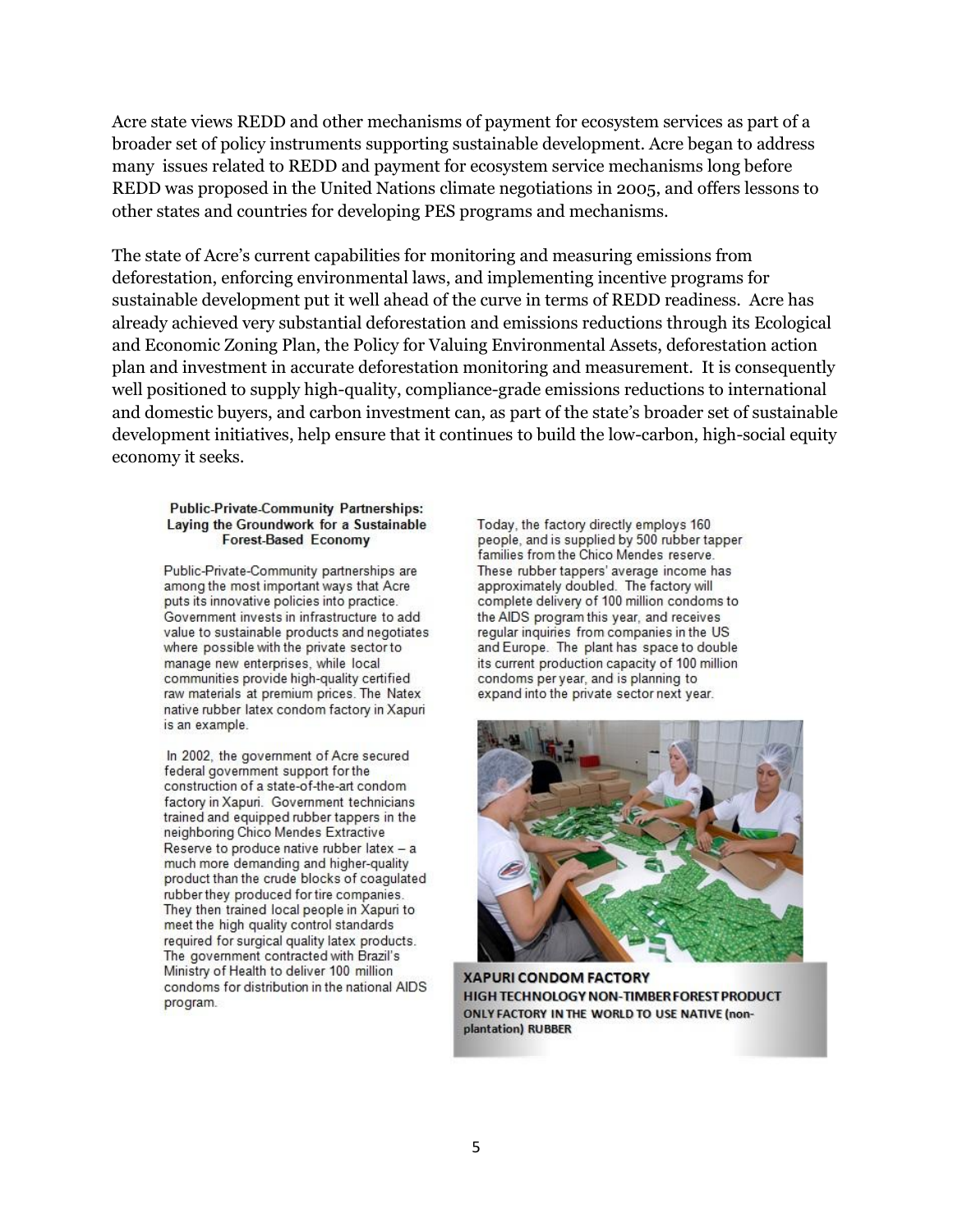# **Appendix**

# **1. The Acre State Law on Economic and Ecological Zoning (ZEE-AC)**

The ZEE-AC was carried out in two phases, between 1999 and 2007, using detailed satellite mapping and GIS analysis to inform an extensive multi-sectoral, multi-stakeholder planning process in every county in the state. The result was a set of detailed thematic 1:250,000 maps and land use plan that won broad public acceptance, and that now form the basis for regulating land use. The plan defines four major management zones:

- 1. **Zone 1:** Consolidation of Systems of Sustainable Production—4,054,102 hectares (24.7% of Acre). Zone 1 covers the already deforested regions of the state along major roads and heavily altered forest areas, including small, medium and large-scale farming and cattle ranching on private lands, logging and official smallholder agricultural colonization projects. Landowners in Zone 1 are required to keep 50% of their properties in forest. The goal here is to bring ranching, farming and logging into compliance with environmental regulations and incentivize intensification of production and transition from unsustainable to sustainable practices, while increasing incomes and agriculture and forestry production.
- 2. **Zone 2:** Sustainable Use of Natural Resources and Environmental Protection— 8,035,751 hectares (48.9% of Acre). Zone 2 covers managed and intact forest areas, including indigenous territories, sustainable use reserves and settlement projects, state and national production forests and strictly protected natural areas. Most regions in this zone are sparsely populated by indigenous peoples, rubber tappers and riverine communities. Landholders must maintain forest cover on 80% of their lands. Goals are to ensure long-term conservation of protected areas, guarantee the sustainability of inhabited reserves and improve incomes and social services in the isolated indigenous and rubber tapper communities.
- 3. **Zone 3:** Priority Areas for Territorial Planning and Ordering—4,296,387 hectares (26.2% of Acre). The land use profile of Zone 3 is similar to Zone 1, but also includes cleared and degraded areas along major rivers. In contrast to Zone 1, land tenure and titling in Zone 3 is unclear or involves overlapping or conflicting claims. Hence, the first goal here is defining and regularizing land tenure as a pre-condition to incentivizing sustainable land use practices. That Acre has clearly defined where land tenure is uncertain puts it ahead of other Amazon states.
- 4. **Zone 4:** Cities —26,819 hectares (0.2% of Acre). Zone 4 covers the .2% of Acre's territory where 70% of the population lives, and where priorities are improved urban infrastructure and services and development of industry, particularly to add value in sustainable agriculture, forestry, and non-timber forest product supply chains.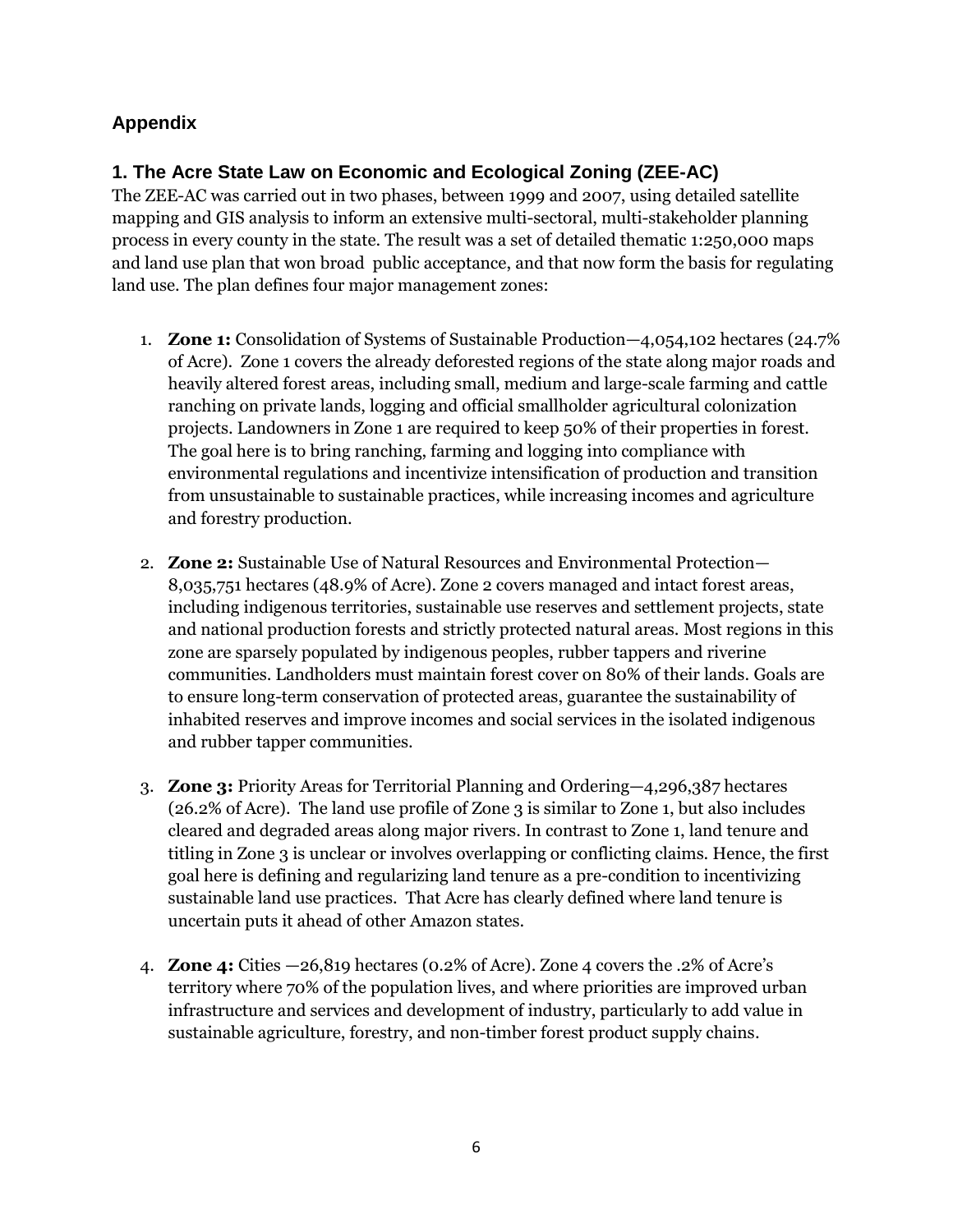The ZEE-AC thus divides the state's landscapes according to ecological and socio-economic criteria, and comprises a comprehensive development and conservation plan, with specific policies and programs for each landscape category (see Figure 2).



**Figure 2. Acre Economic and Ecological Zoning Plan**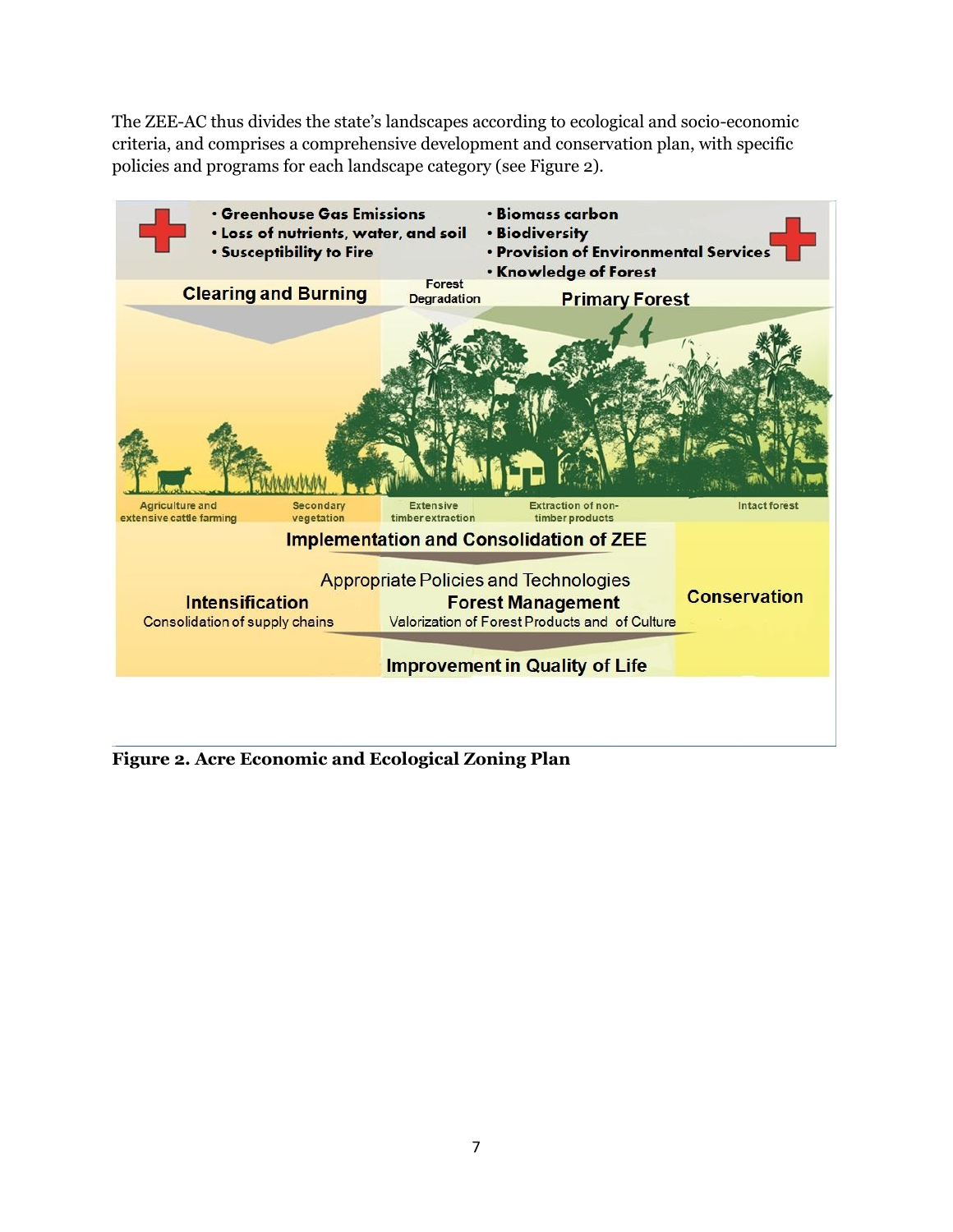#### **2. The Acre State Policy for the Valuation of Forest Environmental Assets**

Building on policies and programs in place since 2001, starting with the State System for Natural Protected Areas (law 1,426), the Acre state legislature voted to launch an ambitious Policy for the Valuation of Forest Environmental Assets in 2008after broad public consultation and commentary. This policy includes programs to regulate and improve best practices and certification for agriculture, cattle ranching, logging and smallholder farming in already cleared or altered areas, as well as programs to regulate and improve forest management in already altered or managed forests. The policy includes a state-wide deforestation reduction target to be reached by 2020, calculated as an 80% reduction below average rates of Acre's contribution to Brazil's national deforestation rates from 1996-2006.

T he policy was conceived as the primary mechanism for implementing ZEE through:

- 1. a program for the restoration of already altered areas, including reforestation, agroforestry and sustainable agriculture
- 2. a program for valuation of forest environmental assets designed to regularize ―environmental liabilities,‖ or lands not in compliance with environmental regulations; certify sustainable rural properties; create a forest management system ; and generate payments for environmental services.

The strategy for implementing the Policy of Valuing Forest Environmental Assets is twopronged: first through a recovery plan for disturbed and degraded areas, providing for the replanting of forests; and second, through valuation of forest environmental assets, which includes the State Program for Certification of Family Production Units; subsidies for sustainably produced products; support for sustainable forest management plans; and ultimately a REDD program for incentives for reducing emissions from deforestation and degradation (see Figure 3). These programs are coordinated with a state plan for forest concessions for both communities and the private sector.

#### **Certification program of rural production units**

The Certification Program of Rural Production Units was developed with support from rural producers, debated in the legislature, and written into state law in 2008. The program sets out a period from one to seven years—depending on producer capacity—during which the rural producer voluntarily agrees to adopt a sustainable production system, and receive a classification label indicating his or her degree of sustainability. This classification entitles the producer to a series of benefits. The program's regulatory framework provides for the gradual abandonment of burning; priority access to labor-saving technologies; access to incentives and financing; and inclusion in sustainable production chains to encourage the production and protection of environmental services. Under the program, producers receive a start-up bonus of R\$ 500.00-600.00 as an incentive to join the program and keep their land under certification.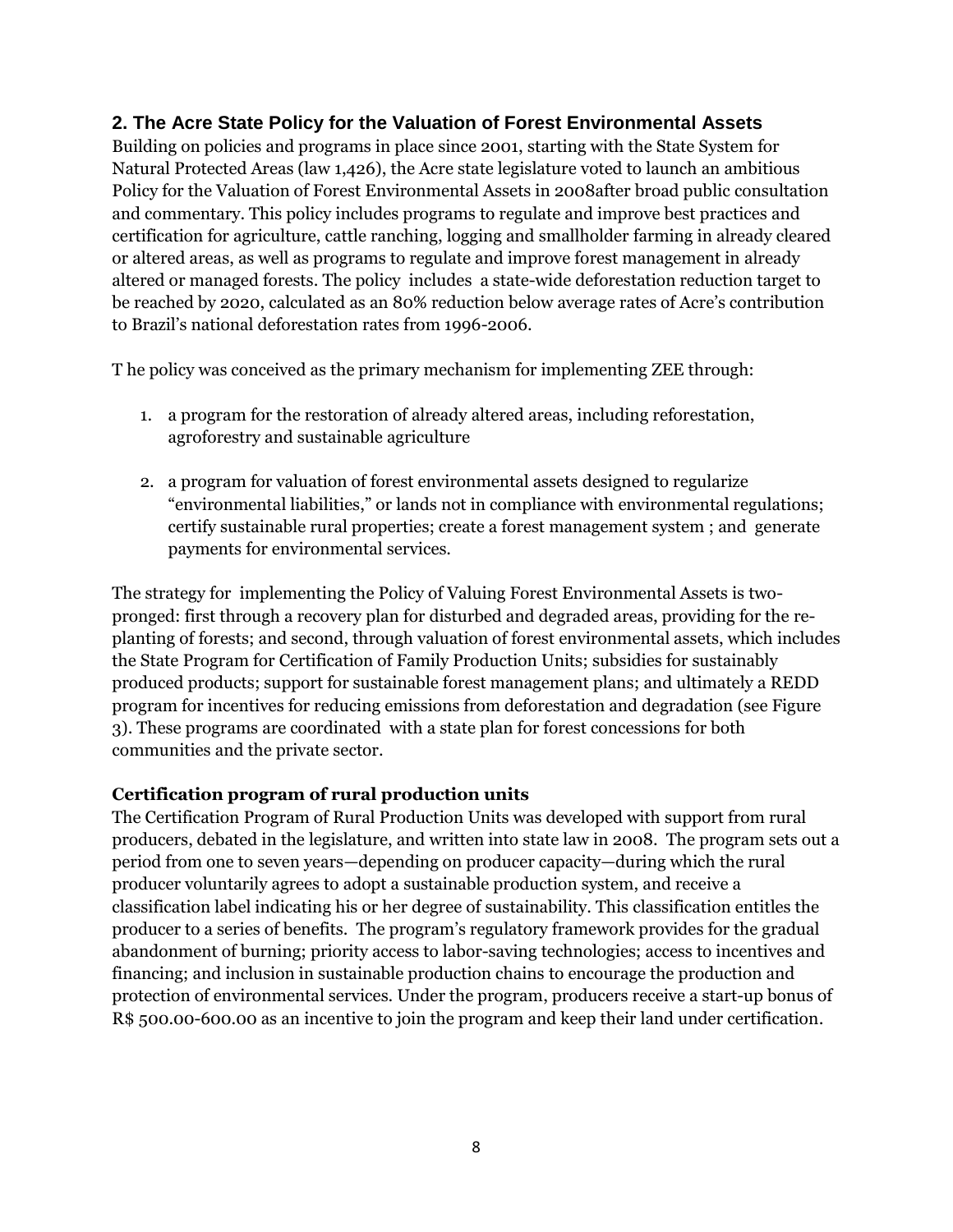

**Figure 3. Valuing Environmental Assets**

#### **Deforestation Target**

Acre has good reason to want to develop a REDD program. State-of-the-art land use modeling shows that under current trends, deforestation, now about 1.9 million hectares, or 12% of the state, will reach 5.9 million hectares, or 36% by 2030, putting at risk the rainfall regime, raising fire risk and destroying untold biodiversity. Building on the Policy to Value Environmental Assets, Acre adopted a state Plan for the Prevention and Control of Deforestation in 2008, including a state-wide deforestation reduction target. In keeping with Brazil's approach nationally, the state is calculating its reductions not below a projected business-as-usual trajectory, but much more conservatively, below the historical average deforestation from 1996 – 2005. Acre's REDD program thus "nests" directly into Brazil's national program, and is fundamentally similar to national emissions reductions regimes in the EU Emissions Trading System or Kyoto Protocol countries. The deforestation reduction target defined in this policy is 59% below 2008 levels, and 86% below the 1996-2005 baseline levels. Based on remote sensing analysis of deforestation and existing forest carbon inventories from plot samples, meeting the target will reduce total emissions by about 164 million tons  $CO<sub>2</sub>$  below the historical baseline by 2020. The state proposes to seek credit for only part of these reductions, while holding the rest as a carbon reserve buffer to ensure that reversals of reductions can be made good.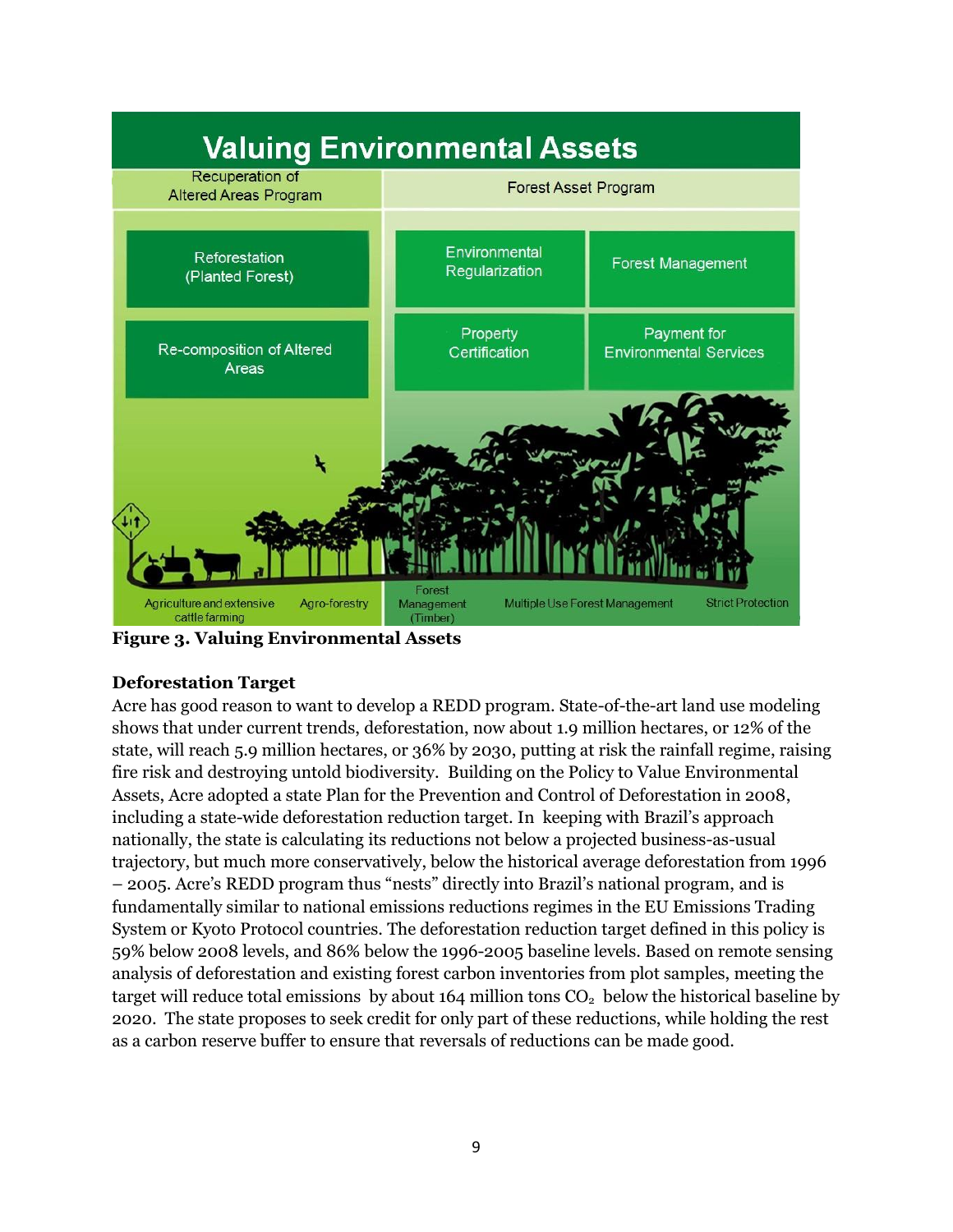### **Monitoring and Measurement**

The Geo-processing Laboratory of Acre's Technology Foundation (FUNTAC) uses the full array of remote sensing technologies deployed by Brazil's National Space Research Institute (INPE – [www.inpe.br/](http://www.inpe.br/) ) to track and measure deforestation, fires, and forest degradation nationally on annual to near-real time scales. INPE routinely uses high-resolution (30 meters) Landsat images to measure annual deforestation. Scientists consider Brazil to be one of the two developing countries that accurately and regularly measures forest cover and land use changes. FUNTAC, however, has also acquired much higher resolution Formosat-2 images (8 – 2 meters) for the entire state, allowing it to measure land use and forest cover change more accurately and quickly (see Figure 4).



**Figure 4. State-of-the-art monitoring and measurement of deforestation**

Current carbon stock estimates are based on existing plot-sampling data. The state has contracted with one of Brazil's most respected climate scientists to prepare a state-wide forest carbon map. In addition, Acre is purchasing a LIDAR-equipped airplane and has made an agreement with the Carnegie Institute's Airborne Laboratory to train state technical staff in the use of the Clas-lite system, the cutting edge operational technology for measuring forest carbon and forest cover change, including accurate measurement of selective logging and degradation from fires.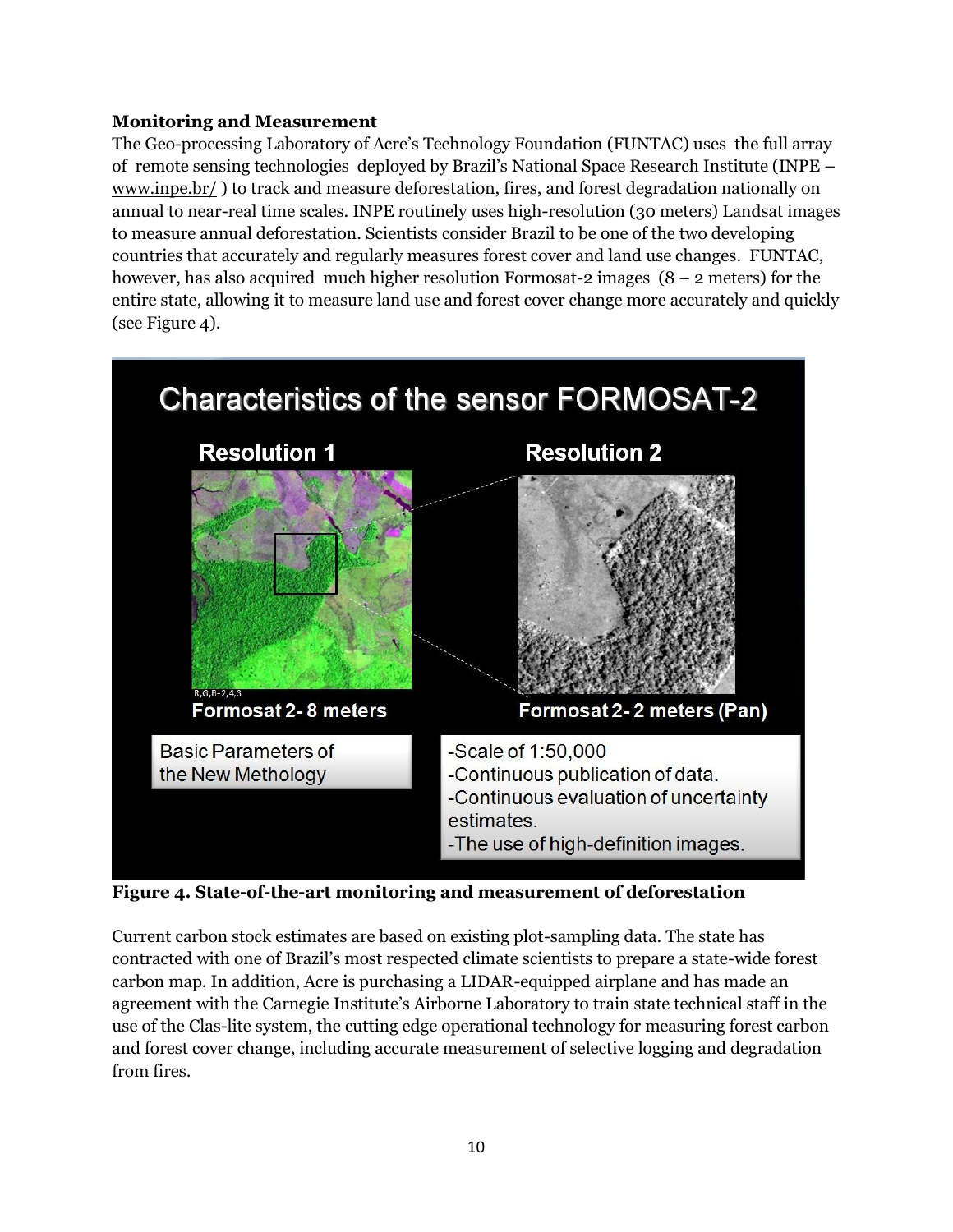# **3. The Acre State System of Incentives for Environmental Services (SISA)**

#### **SISA: context and background**

In 2010, the Acre state legislature passed and signed into law the System of Incentives for Environmental Services (SISA) in order to establish a system of incentives for a range of environmental services, including forest carbon, water resources, scenic beauty, climate regulation, biodiversity conservation, and others. Its first priority is the Incentives for Environmental Services – Carbon (ISA-Carbon) program, which seeks to create the necessary incentives for meeting and sustaining state-wide deforestation reduction targets. The SISA explicitly allows for harmonization and linkages with a future national system, other subnational systems, and potential future international systems of incentives for environmental services. Acre, with the Mexican state of Chiapas, signed an MOU with California in 2010 to develop principles and criteria for the inclusion of REDD in California's carbon market.

The state's SISA legislation is the result of a long-term, comprehensive consultation process with a diverse array of civil society groups and individuals, both international and national experts from government, environmental NGOs, intergovernmental and other international institutions, as well as the citizens of the state. While under consideration, the proposal was made public through the state government portal and was sent for review to hundreds of people, including representatives of more than 72 domestic and international organizations, and 174 individuals including 30 indigenous leaders, 50 farmers, and 85 technical organizations. The document was also discussed in person at five technical meetings with local NGOs, three workshops with potential beneficiaries (indigenous and rural producers), and a technical workshop with 10 national and international civil society organizations and seven government agencies.

As a result of this long consultation process, there were 300 recommendations for proposed changes, which were grouped and systematized for consideration in the final debate before state policy-making councils. This report formed the basis for drafting the second version of the bill that became the State Program for Incentives for Environmental Services - Carbon. The state legislature passed the law on October 21, 2010 by an overwhelming majority. SISA also, importantly, incorporates mechanisms for effective social control, through a State Commission for Validation and Monitoring and an Ombudsman's Office that facilitates inquiries, review, and examination by Acrean civil society.

#### **SISA: structure and legislation**

SISA provides the structure and authority for a state system of economic incentives for ecosystem services. The SISA legislation creates:

1. the state Climate Change Institute, responsible for guaranteeing the technical and scientific integrity of the system through regulation; registry of program participants; and issuing and registry of carbon credits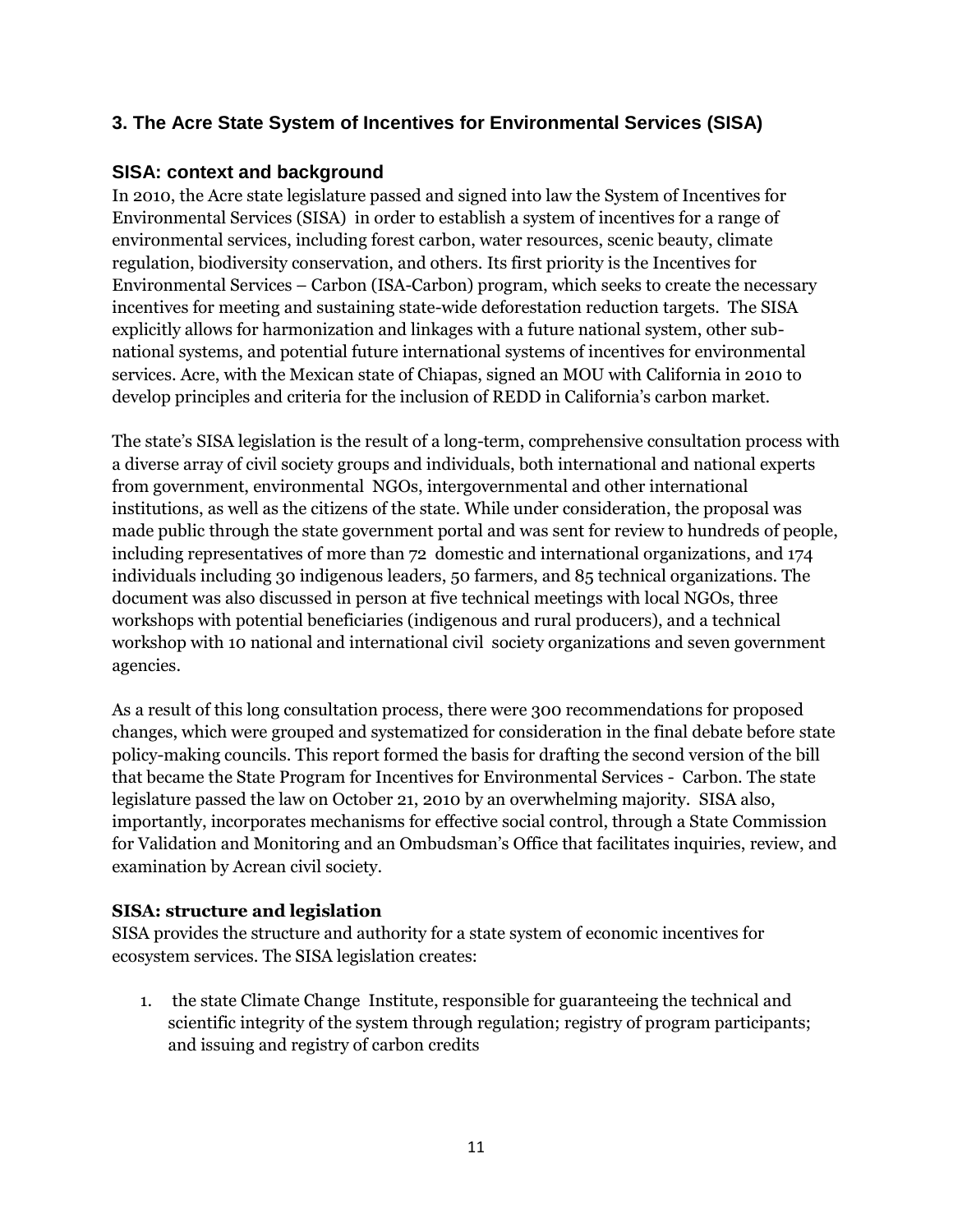- 2. a State Commission for Validation and Monitoring, composed of both government and civil society representatives
- 3. an Environmental Services Development Company, a mixed public-private company, authorized to raise private capital and establish partnerships with the private sector, and charged with developing economically viable, profitable projects with strong environmental and social benefits
- 4. a Scientific Committee, composed of recognized experts from diverse scientific fields
- 5. an Ombudsman's Office, to receive and address citizens' reports of mismanagement or misconduct

### **SISA: environmental service providers and beneficiaries**

The SISA law defines "providers of environmental services" as those who promote legitimate actions for the preservation, conservation, or restoration and sustainable use of natural resources. To be considered a beneficiary of SISA, a provider of environmental services must participate in the programs established through it, and comply with its requirements. An ―economic beneficiary of ecosystem services‖ is defined as a person who provides the service through her or his activity, thus including both property owners and those with resource use rights, such as indigenous or traditional communities who live in reserves that are public lands, but have exclusive resource use rights in those lands. Emissions reductions are consequently treated as a service, denominated in tons of  $CO<sub>2</sub>$ , which can be contracted and traded in the market. Rights to emissions reductions then depend not on who owns a given piece of land or tree, but on who provides the service of reducing deforestation or enhancing carbon stocks. There is thus no need to determine "who owns the carbon," or to resolve all pending land tenure issues, in order to assign rights to emissions reductions or carbon sequestration. One of the responsibilities of the Climate Change Institute is to identify and define who the providers of environmental services are.

# **SISA: regulation, control and registry**

SISA is regulated by the Climate Change Institute, a government agency that is financially and administratively independent from, but supervised by the Secretary of Environment (SEMA). The agency is responsible for:

- establishing the rules under SISA
- approving, after the establishment of the Scientific Committee, project methodologies and action plans presented by the Environmental Services Development Company or other special projects
- harmonizing pre-existing methodologies for developing plans of action and projects
- conducting the pre-registration and registration of plans of action and projects